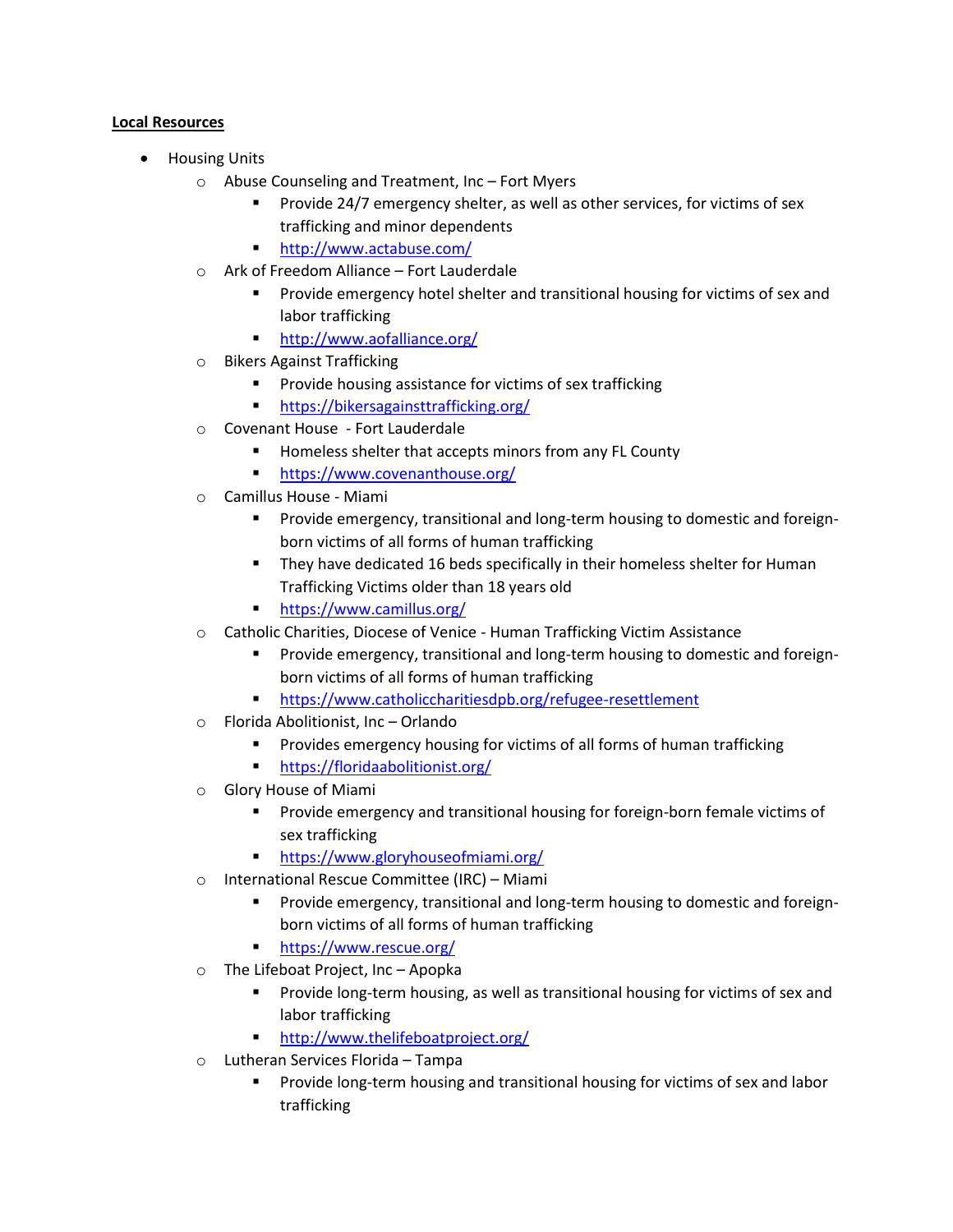- <https://www.lsfnet.org/trafficking-victims-assistance-program/>
- o More Too Life Sarasota
	- **Provide emergency housing, as well as long-term housing for victims of sex and** labor trafficking
	- Recently launched the "Stay Safe" project, partnering with Salvation Army to provide female victims with housing during a 7-day transitional program
	- <https://moretoolife.org/>
- o Path2Freedom, Inc Naples
	- Provide emergency shelter and long-term housing for female victims of sex trafficking
		- **[https://www.path2freedom.org/#](https://www.path2freedom.org/)**
- Legal Services
	- o Building Empowerment by Stopping Trafficking (BEST) Miami
		- Provide pro bono attorneys that offer legal services for all victims of human trafficking
	- o Created Gainesville
		- Partner with law enforcement and advocate for victims of sex trafficking in the court system
			- <https://www.createdgainesville.com/>
	- o Dade Legal Aid
		- **Provide pro bono attorneys that offer legal services for all victims of human** trafficking
		- **<http://www.dadelegalaid.org/>**
	- o Gulfcoast Legal Services, Inc St. Petersburg
		- Provide legal services for domestic and foreign-born victims of all forms of human trafficking
		- Provide repatriation services for survivors who wish to return to their native country
		- **<https://gulfcoastlegal.org/>**
	- o International Rescue Committee (IRC) Miami
		- Provide victims of sex and labor trafficking with referrals for legal services to community partners
	- o Legal Aid of Miami
		- **Specialize in handling the legal needs for U.S. born Human Trafficking Victims**
	- o Lutheran Services Florida Tampa
		- Provide legal services and referrals to appropriate attorneys for all victims of sex and labor trafficking
		- <https://www.lsfnet.org/trafficking-victims-assistance-program/>
	- o Miami-Dade County Human Trafficking Coalition
		- Provide free legal and social services to domestic and foreign-born victims of sex and labor trafficking
	- o Vida Legal Services, Miami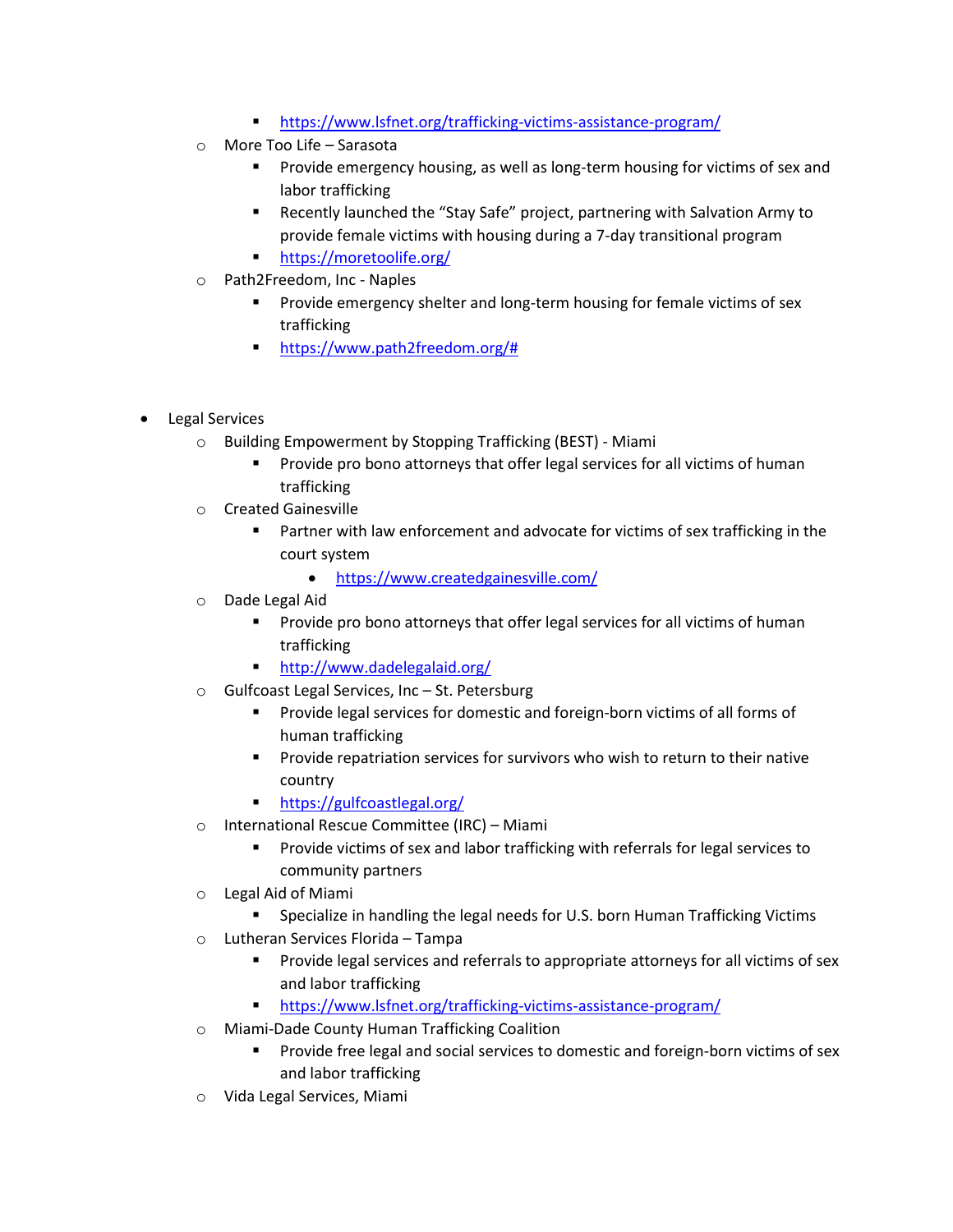- Dedicated to handling the legal needs for sex and labor trafficking victims, especially foreign nationals
- <http://www.vidalaw.org/>
- Health Services
	- o Ark of Freedom Alliance Fort Lauderdale
		- **•** Offer referrals and transportation to ER and other healthcare providers
		- <http://www.aofalliance.org/>
	- o Camillus Health Concern Miami
		- As the sister agency of Camillus House, they provide medical and psychiatric resources to all victims of sex and labor trafficking
		- **Provide referrals to local medical care centers that specialize in medical and** dental care in survivors of all forms of human trafficking
		- <https://camillushealth.org/>
	- o Hepzibah House
		- **Provide mental health counseling, trauma counseling and support groups for** female human trafficking victims
		- <https://hepzibahhouse.org/>
	- o Kristi House, Miami
		- Provides a number of services for female victims of sexual trafficking and assault
		- **Provide treatment and services for children who are victims**
		- <http://www.kristihouse.org/>
	- o More Too Life Sarasota
		- Partner with local clinics to provide service for minor needs, including yearly physicals and STD checks
		- Work with victims of all forms of human trafficking to sign minor victims up for Medicaid and adult victims for ACA
		- **<https://moretoolife.org/>**
	- o Nova Southeastern University
		- Specializes in dental, psychological and optical care for victims of all forms of human trafficking
	- o NSU CREATE
		- **Train community members to recognize human trafficking and provide** appropriate health services
		- **<https://www.nova.edu/create/index.html>**
	- o Path2Freedom, Inc Naples
		- Provide a number of healthcare services for female victims of sexual trafficking
		- Have licensed mental health care counselors that provide psychological therapy
		- [https://www.path2freedom.org/#](https://www.path2freedom.org/)
- Education and Job Training
	- o Alachua County Coalition Against Human Trafficking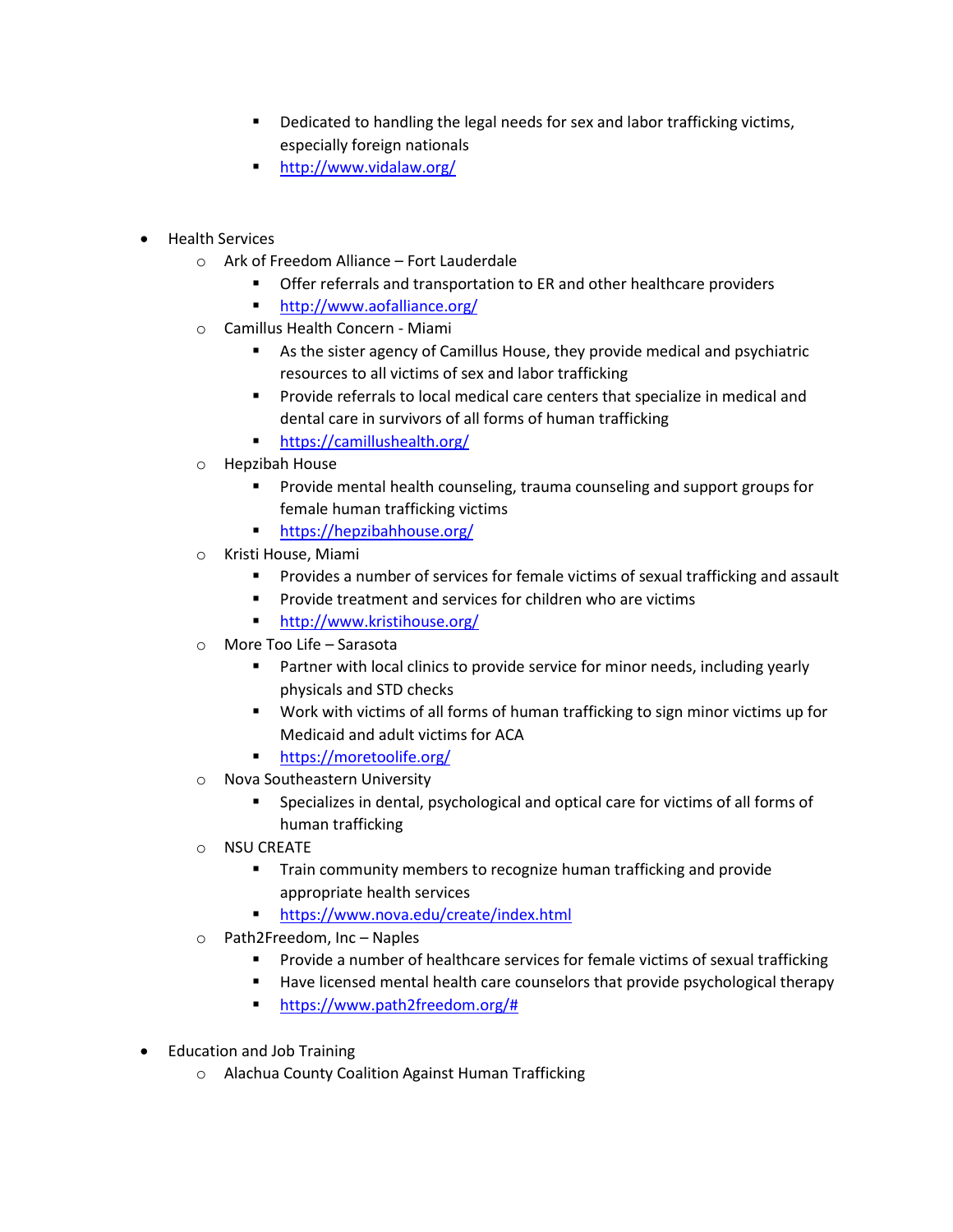- Agency that provides opportunities for job training and other services to victims of sex and labor trafficking
- Partnered with agencies that accept referrals for further rehabilitative services for victims
- <https://www.accaht.org/>
- o Ark of Freedom Alliance Fort Lauderdale
	- **E** Coordinate linkage to ESL and GED programs through Broward County Schools
	- Available for victims of both sex and labor trafficking
	- <http://www.aofalliance.org/>
- o Bikers Against Trafficking
	- Organization that offers job placement and mentoring services for victims of sex trafficking
	- **<https://bikersagainsttrafficking.org/>**
- o Camillus House Miami
	- Career Source center is staffed with case managers that work with victims of human trafficking, as well as provide opportunities for GED and college courses
	- <https://www.camillus.org/>
- o Catholic Charities, Diocese of Venice Human Trafficking Victim Assistance
	- Provide opportunities for victims of all forms of human trafficking to attend different courses and small groups to develop literacy and job skills
	- <https://www.catholiccharitiesdpb.org/refugee-resettlement>
- o Created Gainesville
	- Provide job development courses and assistance with further education for victims of sex trafficking
		- <https://www.createdgainesville.com/>
- o More Too Life Sarasota
	- **Partner with local organizations to provide education courses, as well as** assistance with job placement
	- **<https://moretoolife.org/>**
- Transportation
	- o Abuse Counseling and Treatment, Inc Fort Myers
		- **Provide bus passes for all human trafficking survivors participating in programs** and receiving services
		- <http://www.actabuse.com/>
	- o Camillus House Miami
		- Provide survivors of sex and labor trafficking with monthly bus passes
		- Organize transportation for respective appointments
		- <https://www.camillus.org/>
	- o Path2Freedom, Inc Naples
		- Provide transportation for female victims of sex trafficking
		- [https://www.path2freedom.org/#](https://www.path2freedom.org/)
- Minor Focused (Under 18 years old)